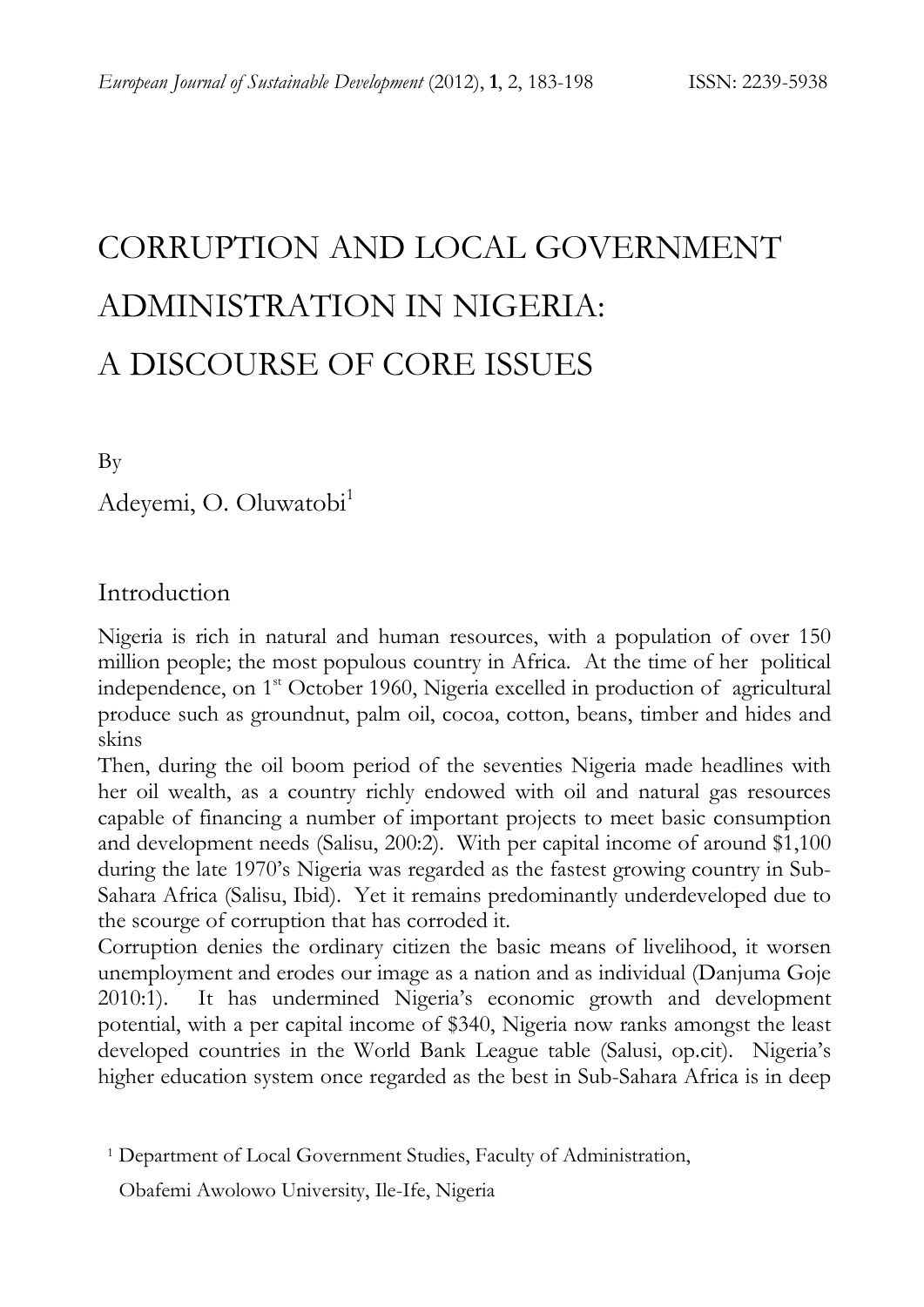crisis. Health services are woefully inadequate, graduate unemployment is rising and so too is crime rate (Salisu, Ibid).

This culture of corruption which is rampant at national level constitutes a threatening force to development at grassroots level. It has been a significant factor leading to the general failure of local government as well as an excuse for suspending representative institution (Humes and Ola, N.D:104).

Corrupt practices have been deleterious not only because they divert funds from public purposes to private purses but also they undermine the vitality of local government (Ibid).

This paper therefore, examines the crisis of corruption in Nigerian local government administration. It is divided into five parts viz: the introduction, concept of corruption, concept of local government, corruption in Nigerian local government system: the causes, effects and manifestation and finally the conclusion, which is the way forward.

#### **Conceptualization of Terms**

Within the disciplinary parameters of social science, the issue of definition of concepts has not been problem free. This has been largely due to the eclectic nature and paradigmatic dispositions of respective disciplines within the field (Akindele et al, 1997:1). Given this, there is a need for caution on the part of any analyst in giving precise meaning to concepts in the social sciences, particularly when such meanings could not have been unconnected with the perspective, ideological persuasion or the unit of analysis of such analyst (Akindele et al, Ibid). Therefore, for more classification and their usage in this work it is appropriate to start the conceptual framework with the term corruption.

#### **Concept of Corruption**

As a result of the complexity of corruption, its effects on the systemic existence of its victims as does its prevalence through the efforts of its perpetuators, its definition has continued to be shrouded by value preference and differences (Akindele and Adeyemi, 2011:8). This has to some extent complicated the attainment of a definitional uniformity on the concept within the academia and practicing world of administration.

Given this, the elusiveness of the definition of corruption (depending on the definer and perspective) within the parameter of intellectual discourse on Nigerian State and beyond, was eloquently evoked by Gboyega quoted in Olasupo (2009:188) as thus:

> **Corruption involves the giving and taking of bribe, or illegal acquisition of wealth using the resources, of a public office,**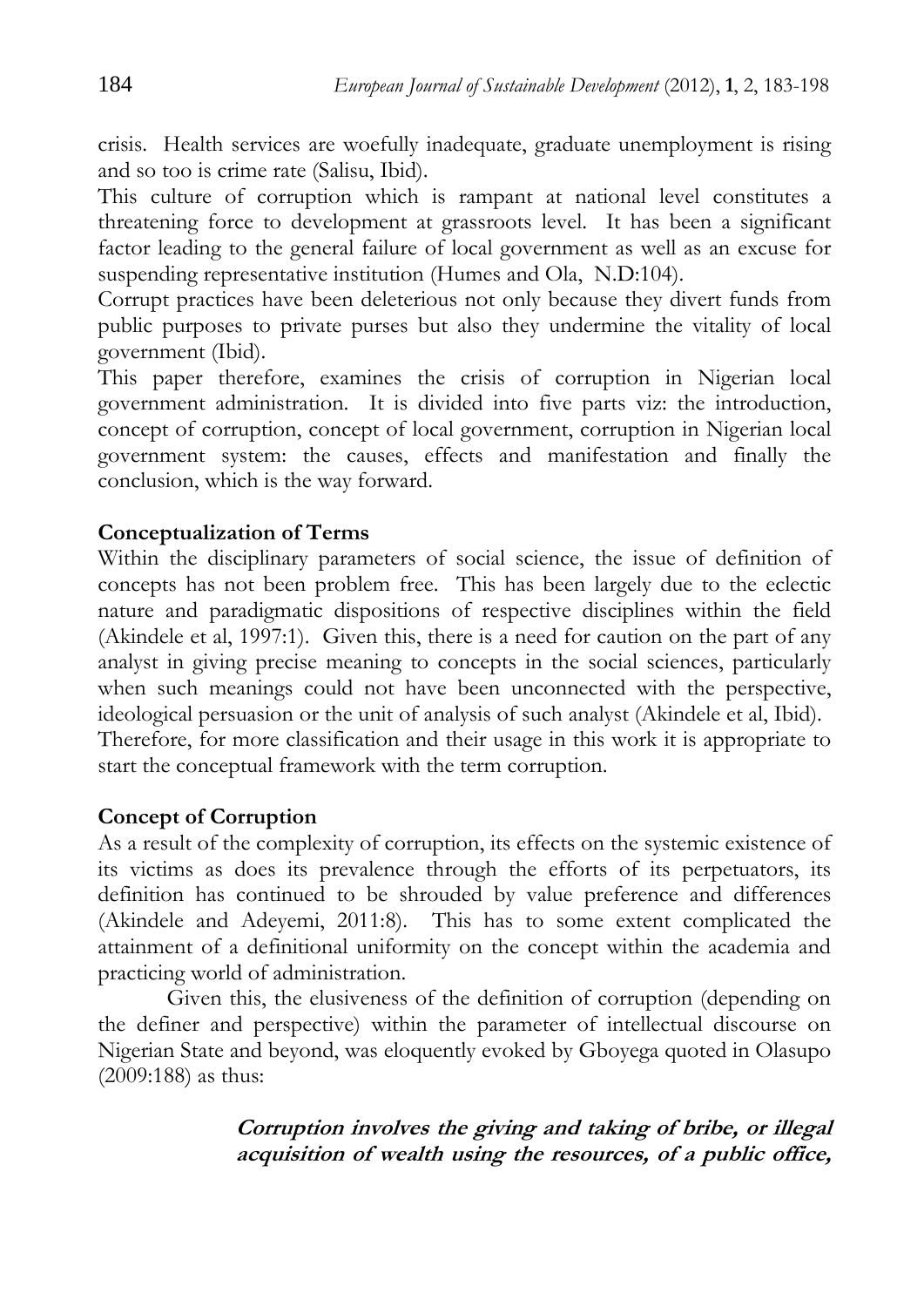**including the exercise of discretion. In this regard, it is those who have business to do with government who are compelled somehow to provide inducement to public officials to make them do what they had to do or grant undeserved favour. It is therefore defined as official taking advantage of their offices to acquire wealth or other personal benefit.** 

The above quotation was corroborated by McMullan (1969:183-184) when he defines corruption in the following way:

> **A public official is corrupt if he accepts money or money's worth for doing something that he is under a duty to do anyway, that he is under a duty not to do or exercise a legitimate discretion for improper reasons.**

Otite (1986:12) in his own explanation sees corruption as :

**Perversion of integrity or state of affair through bribery, favour or moral depravity. It involves the injection of additional but improper transaction aimed at changing the normal course of events and altering judgments and positions of trust. It consists in doers and receivers' use of informal, extra-legal or illegal act to facilitate matter.** 

Olopoenia (1998:17) put this definition in a broad perspective of three categories as thus:

> **Theoretically, the literature distinguishes among political, bureaucratic and economic corruption; practically however, these three typologies are no more than different perceptions of the same monster. But all these manifestations are motivated by the desire to use the instrumentality of office for private gains for the benefit of the official, his relations, ethnic group or friends at the expenses of the general good.**

Nwabueze (2002:128) in his own contribution adopted a sociological approach to the definition of corruption. He conceptualized corruption in the following way:

**A form of social deviance in some cases, of criminal deviances, the result of failure or lack of will to respect the norms of social interactions. It is an extra-legal or normative approach to gaining**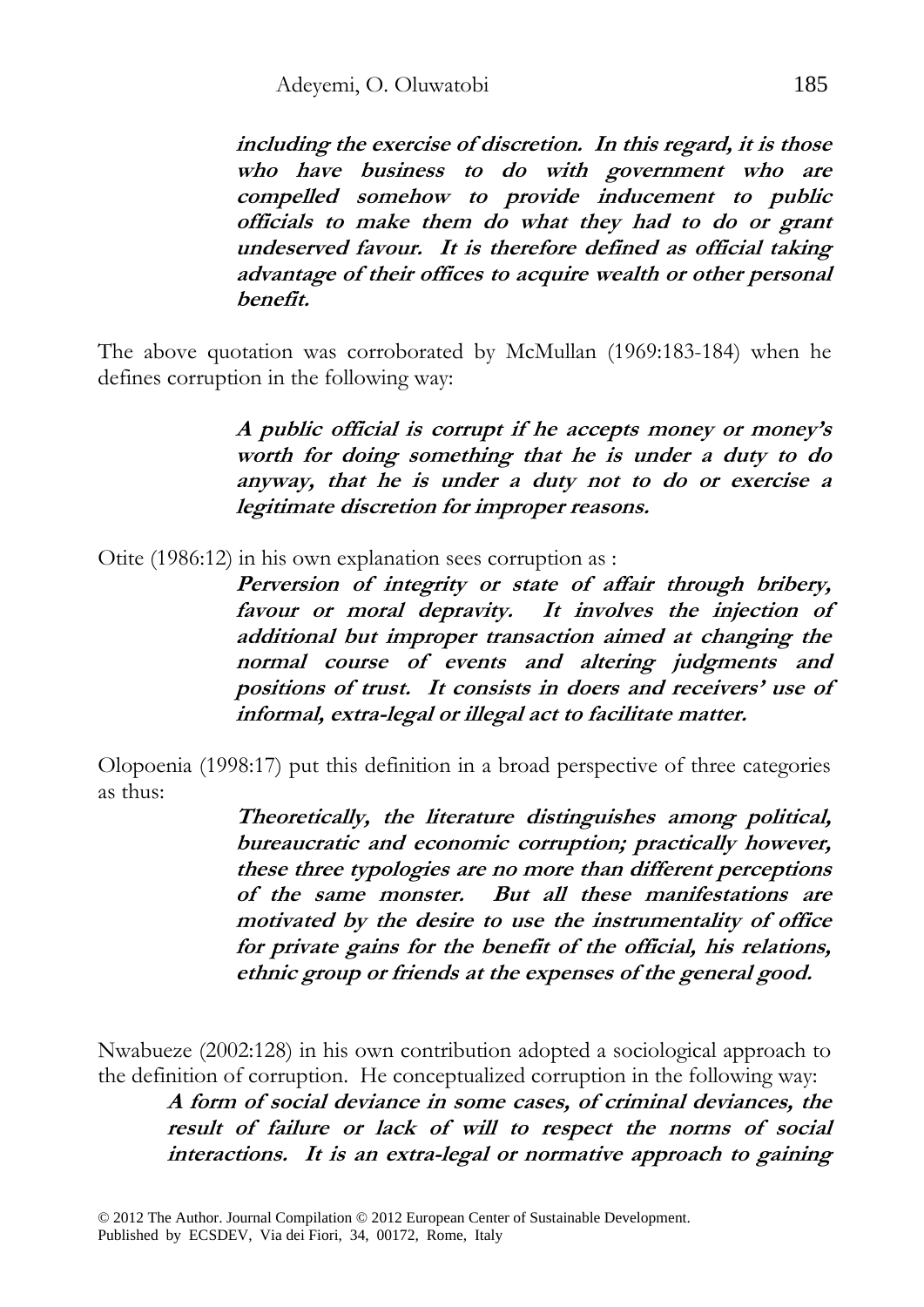**access. It is a form of mal-adaptation involving the acceptance of society's cultural goals and the rejection of the socially approved means of attaining the goals. It is an indictment on the ineffectiveness of society's socialization function; a sign of some defects in the development of citizen's personality system. It indicates the existence of weakness in agencies of social control which should punish rather than reward the perpetuator of corruption** 

Corruptions, according to him take several forms on one hand, if a public officer embezzles public funds kept in his trust that is corruption. In the same view, if he does unauthorized spending or exceeds approved limits for dubious ends, this is corruption. If he, in deviance of the rules, allocates government land to himself, his wife, his child or friends or otherwise appropriates his position to his or other person's unfair advantage it is corruption. If he over values a contract so that he could earn a kick-back, this is corruption (Nwabueze, Ibid).

A careful examination of the above definition and explanation demonstrate that corruption in Nigeria takes two terms namely political and economic.

Political corruption is the use of legislative powers by government officials for illegitimate private gain (http://en.wikipedia.org.). From the political point of view, the perpetrators are political office holders, bureaucrats, public servants, the press and the general public. This has stigmatized the image of the government, weaken its credibility and reduced the effectiveness of the development programmes and policies; and also to a great extent, weaken the economy of the nation (see Aransi, 2008:63).

Economic corruption ravaging the Nigeria economy could be noticed in financial institutions such as banks, the insurance companies and the stock brokers (Aransi, ibid).

Corruption is a world- wide phenomenon which has been with societies throughout the history. It has caused political and economic instability in societies and depending on the scale, it has led to social conflict and violence, as competing groups vie for state power which is the source of distribution of resources and other amenities in society (Odunuga 2000:55).

The effect of corruption is grievous. It undermines economic performance. According to Iyoha, in (Akindele and Adeyemi , 2010:3). "Nigeria's overall economic performance since independence in 1960 has been decidedly unimpressive. Despite the availability and expenditure in colossal amounts of foreign exchange derived mainly from its oil and gas resources, economic growth has been weak and the incidence of poverty has increased. It is estimated that Nigeria received over US\$22 billion from oil export receipt between 1981 and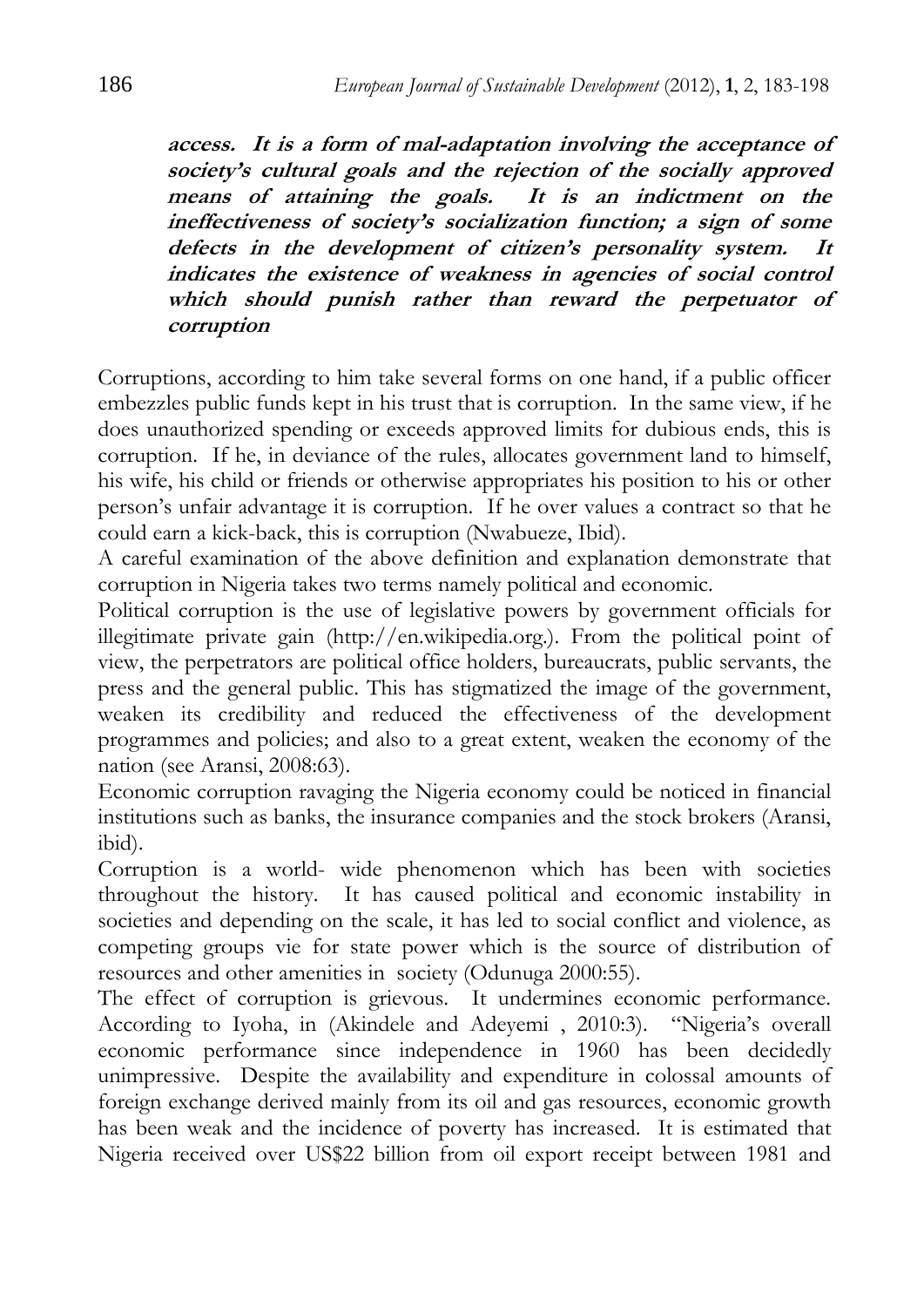1999. Yet the number of Nigerians living in abject poverty – that is, on less than \$1 a day-more than doubled between 1970 and 2000 and the proportion of population living in poverty rose from 36% in 1970 to 70% in 2000".

Given the above quotation, it is the opinion of this paper, that corruption within the Nigerian state is the main cause of this problem.

#### **Concept of Local Government**

 It is important at this junction to examine this concept vis-à-vis the contributions of various scholars on this subject matter. As a concept and one of the subordinate units in federal political system arrangement, it has attracted definitions of various scholars. Therefore, there is not unanimous agreement between these scholars on the definition of local government.

However, the United Nations Office for Public Administration quoted in Ola and Tonwe (2009:4) defines local government as thus:

**A political subdivision of a nation or (in a federal system) state, which is constituted by law and has substantial control of local affairs, including the powers to impose taxes or to exact labour for prescribed purposes. The governing body of such as entity is elected or otherwise locally selected.** 

Along this dimension, the International Encyclopedia of Social Sciences cited Adeyemo (2010:7) defines it as:

**A political subdivision of a Nation or Regional Government which performs functions which in nearly all cases receives its legal power from national or regional government but possesses some degree of discretion on the making of decisions and which normally has some taxing power.** 

Hence, the definition of local government was made more clear by Kirk Green in (Ola and Tonwe, op.cit: 4) who submitted thus:

> **Each unit of local government in any system is assumed to possess the following characteristics: a given territory and population, an institutional structure for legislative, executive and administrative purposes, a separate legal identity, a range of powers and functions authorized by delegation from the appropriate central or intermediate legislature and lastly, within the ambit of such delegation, autonomy, subject always, at least in Anglo-American**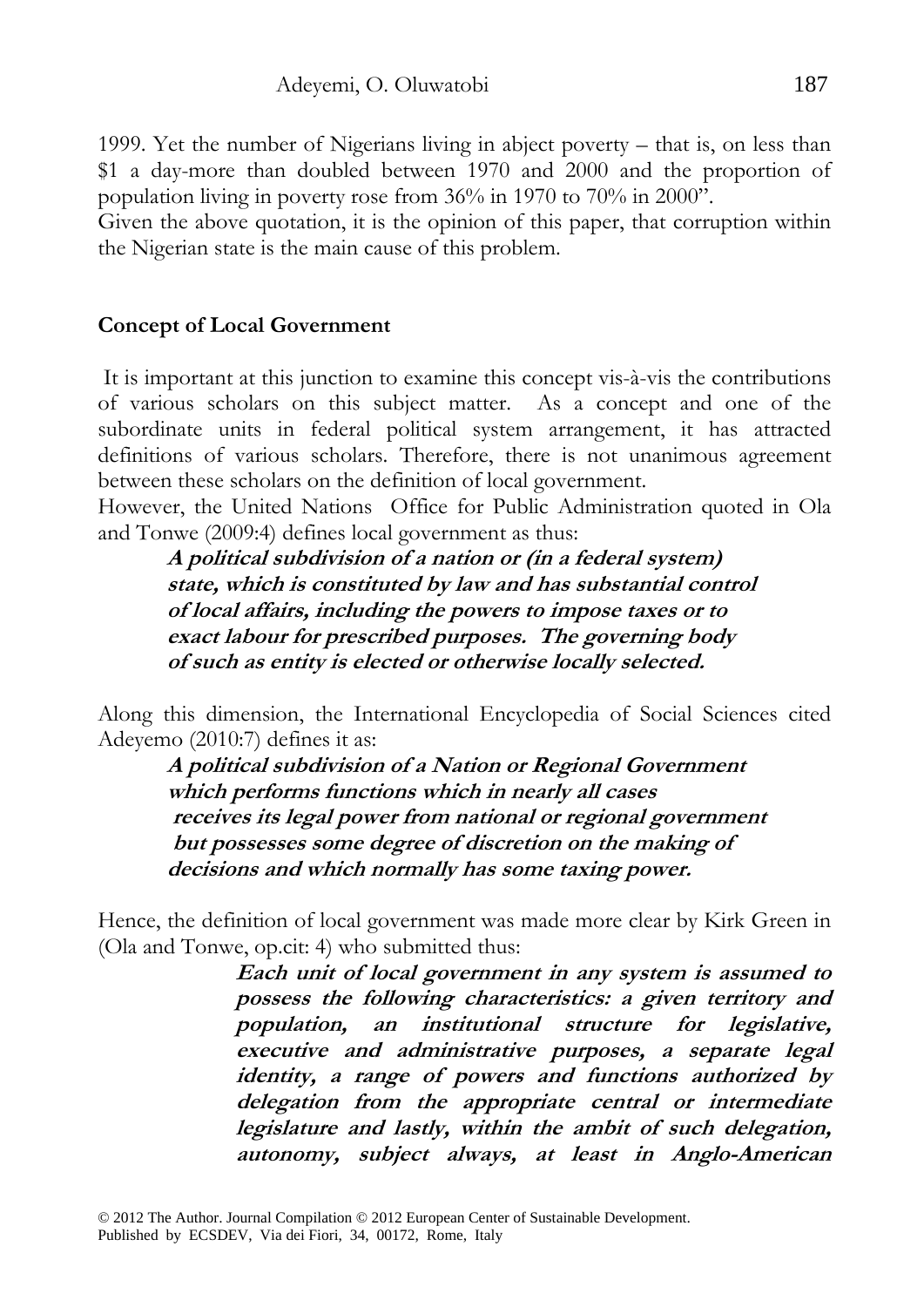#### **tradition, to the limitation of common law such as the test of reasonableness.**

The Guidelines for Local Government Reform of (1976:1) defines local government as:

> **Government at the local level exercise through representative council established by law to exercise specific powers within defined area. These powers should give the council substantial control over local affairs as well as the staff and institutional and financial powers to initiate and direct the provision of services and determine activities of state and federal; government in their areas, and the ensure, through devolution of functions to these councils and through the active participation of the people and their traditional institutions, that local initiative and response to local needs and conditions are maximized.**

The aforementioned definitions by various scholars listed above clearly show that local government is a multi-dimensional concept. The dimensions are:

#### 1. **Social Dimension**

From the social dimension, local government is basically a social institution. It is an organized social entity based on the feeling of oneness. This emanates from the fact that man is a social animal and must of necessity interact with other people (Ola and Tonwe, 2009: 4-5). Local government provides a platform for people in a locality to express and fulfill their human urge to interact and in the process of interaction, the feeling of convergence bring to the fore the commonality of basic needs of the people in the neighborhood of food, shelter, clothing, water etc. It is those facets of their feeling of oneness that are a binding force not only among themselves but also between the local authority and the local people (Ola and Tonwe, Ibid).

#### 2. **Economic Dimension**

Local government is basically an economic institution with a foremost role to play in promoting the economic well-being of the people of the locality. The economic dimension of the concept of local government relates to its economic viability. Thus revenue generation becomes a primary function of local government. A local government that is not economically viable cannot do much to improve the economic conditions of the people in the locality (Ola and Tonwe, Ibid).

3. **Geographic Dimension**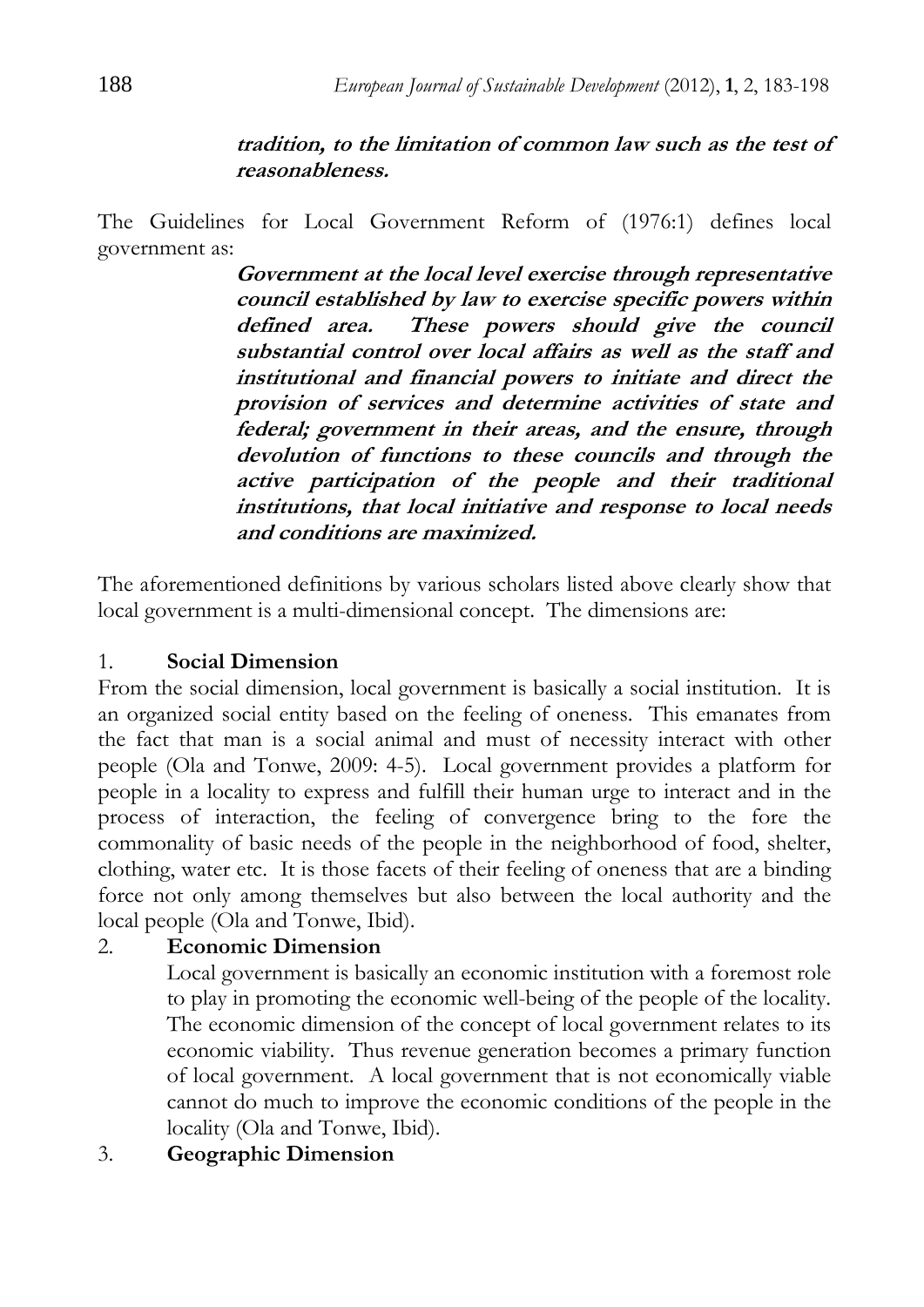Local government also has a geographical dimension. From the perspective of a specific and defined territorial jurisdiction over a particular human habitation, the local government may be conceptualized in geographic terms. The geography of local government which includes physical, demographic and economic features has its impact on its policies, administration and law. These various features are of universal character, hence may be conceptualized (Ola and Tonwe, Ibid).

The geographical dimension of local government stems from the fact that among the inhabitants of a given area, there is a consciousness that they are differentiated from the inhabitants of other areas in the same country. This is what is called the concept of neighborhood which makes the inhabitants of an area automatically aware of the interests which infringe upon them more directly than upon others (Ola and Tonwe, Ibid).

#### 4 **Legal Dimension**

Local government is a legal institution in the sense that it is established by law of a competent and higher authority. This makes local government a miniature body-politic and a corporate body. In its former capacity, it is the agent of state and, as such, represents public interest. In that capacity, it exercises a part of the power of the state legally delegated to it within specified geographical boundaries (Ola and Tonwe, Ibid).

#### 5. **Political Dimension**

Local government is seen as a political institution. It is basically, a political mechanism for governance at the grass root level.

#### 6. **Administrative Dimension**

Local government has an administrative dimension. It has its local bureaucracy like other higher levels of government that coordinate the activities and the operation of day- to- day running of the system.

On the whole, it may be said that local government is basically an organized social entity based on the feeling of oneness. In political terms it is concerned with the governance of a specific local area, constituting a political sub-division of a nation, state or other major political units (Ola and Tonwe,Ibid: 14).

In performance of its functions it acts as the agent of the state. In other words, local government is an integrant of the political mechanism for governance in a country. As body corporate and juristic person, it represents a legal concept. The geography, demography and economic factors of a local area, offer important dimension in the conceptual articulation of local government (Ola and Tonwe, Ibid: 14-15).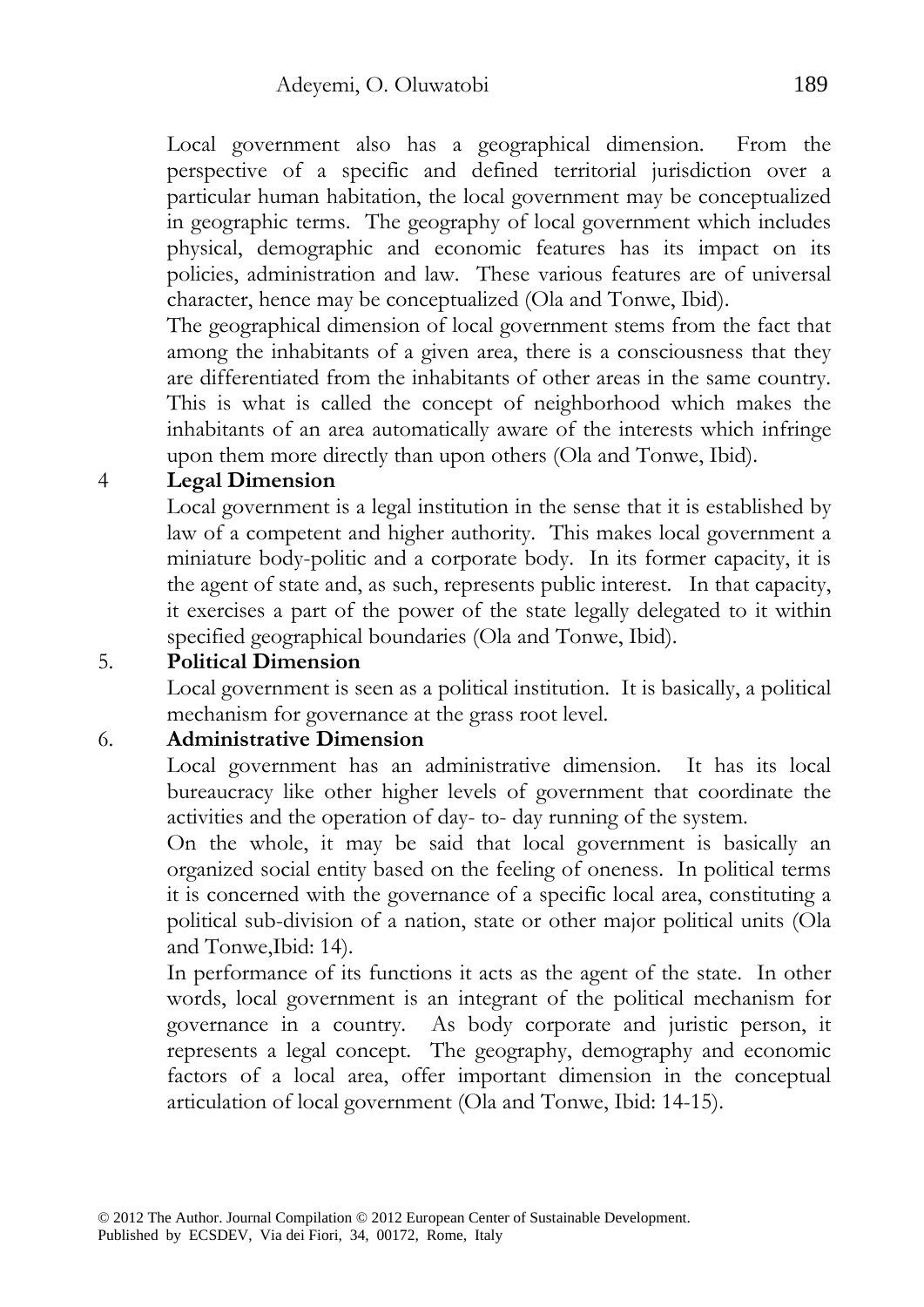#### **CORRUPTION IN NIGERIAN LOCAL GOVERNMENT ADMINISTRATION.**

According to Olusegun Obasanjo in Akanbi (2005:126) :

**Corruption, the greatest bane of our society today, will be tackled head on … No society can achieve anything near its full potential if it allows corruption to become the full blown cancer it has become.** 

The above statement illustrates the state of pervasion, rot or decay within the Nigerian state arising from widespread of corruption. Along this line Familomi (2005:51) depicted thus:

> **Becoming corrupt in Nigeria is almost unavoidable as morality is lax, because to survive people have to make money.**

One of the fundamental problems of contemporary Nigeria is corruption. It has thrived, progressed and flourished unabated . Corruption has been institutionalized to the point of accepting it as part of our system. Albeit corruption is ubiquitous, it is found all over the world, but the degree of its manifestation varies from system to system (Lawal and Oladunjoye, 2010: 232). In another, dimension, the widespread of the phenomenon of corruption in Nigeria has being pointed out by Nwabueze (op.cit:133-134) while trying to illustrate the prevalence of corruption in Nigeria. He opines that:

**Corruption in Nigerian is endemic and anomic, somewhat systemic. In terms of dimensions corruption is moral-cum-ethical, on the one hand, and structural on the other. And its explanation and attempts to find solution must address these two sources. It manifests as political, economic, bureaucratic, judicial and even moral corruption. For example, when an official, as a result of undue bribe or promise in any of these spheres, abuses his or other person's office by putting aside due process and compromising fairness and equity in distribution of scarce resources within his**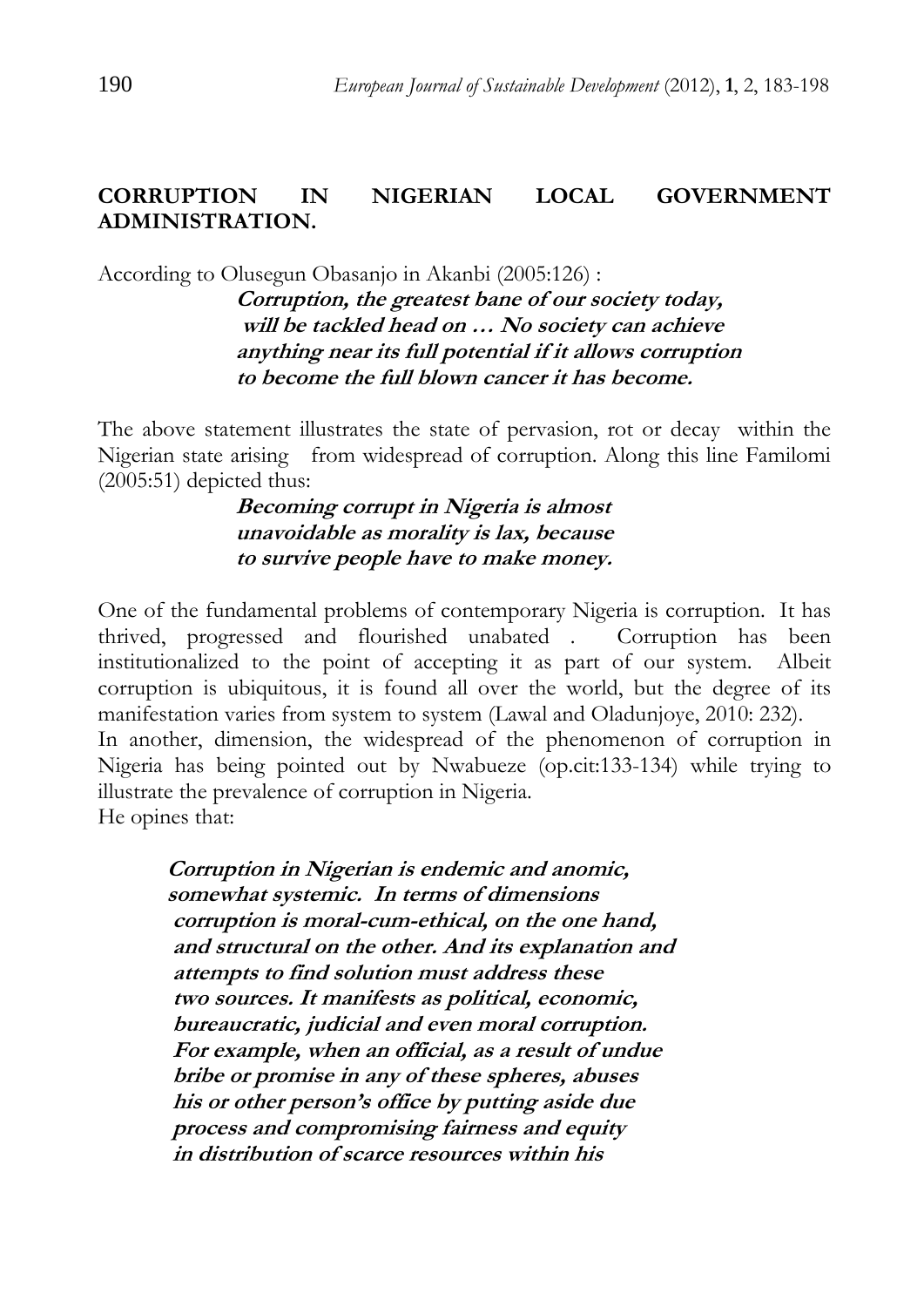#### **jurisdiction or authority to allocate, this is corruption. In Nigeria, ethnicity (nepotism) lust for power, poverty and personal monetary gains are also major factors in corruption in public office.**

Corruption is the greatest bane of local government administration in Nigeria. At the grassroots level, corruption has been canonically accommodated, entertained, and celebrated within the system. In the local government setting corruption is misnomerly labeled and euphemistically referred to as "Egunje" (a slogan which means "illegal offer" in Nigeria) (Lawal and Oladunjoye, op.cit: 232).

Corruption has been described as a major cause of comatose state of local government administration in Nigeria, and a major hindrance to good government (Onwuemenyi, 2008). It has been identified as one of the problems confronting effective local government administration in Nigeria, also nonadherence to provisions of the financial memorandum (FM), conspicuous consumption of the part of the local officials, lifestyles that are not commensurate with official sources of income, imposition of leaders on the local government through corrupted political process and low wages of local government officials (Ali, 2008).

Along this line Farida Waziri the EFCC boss in Onwuemenyi (2008) lamented that:

> **...waste of government resources at the council level had reached monumental proportions. The local government council in the country could not explain the mismanagement of over N3.313 trillion allocated to them in the last eight years. ...a whopping sum of N3,313,554,856,541.79 was allocated to local government across the country. Unfortunately, local government officials have not left their hand unsoiled in this regard. It is with regret that I am forced to observe that the local governments of the good old days have become a mere memory of times gone by. The paralysis (corruption) that pervades local governments to day is widespread. Local government, have become so far removed from the lives of the people to a point where some Chief Executives of local council no longer reside in the domains they were elected to administer. They drive to the council headquarters in their jeeps from the state capitals or the Federal Capital Territory, pay salaries and share other monies and disappear until it is time to share the next subvention.**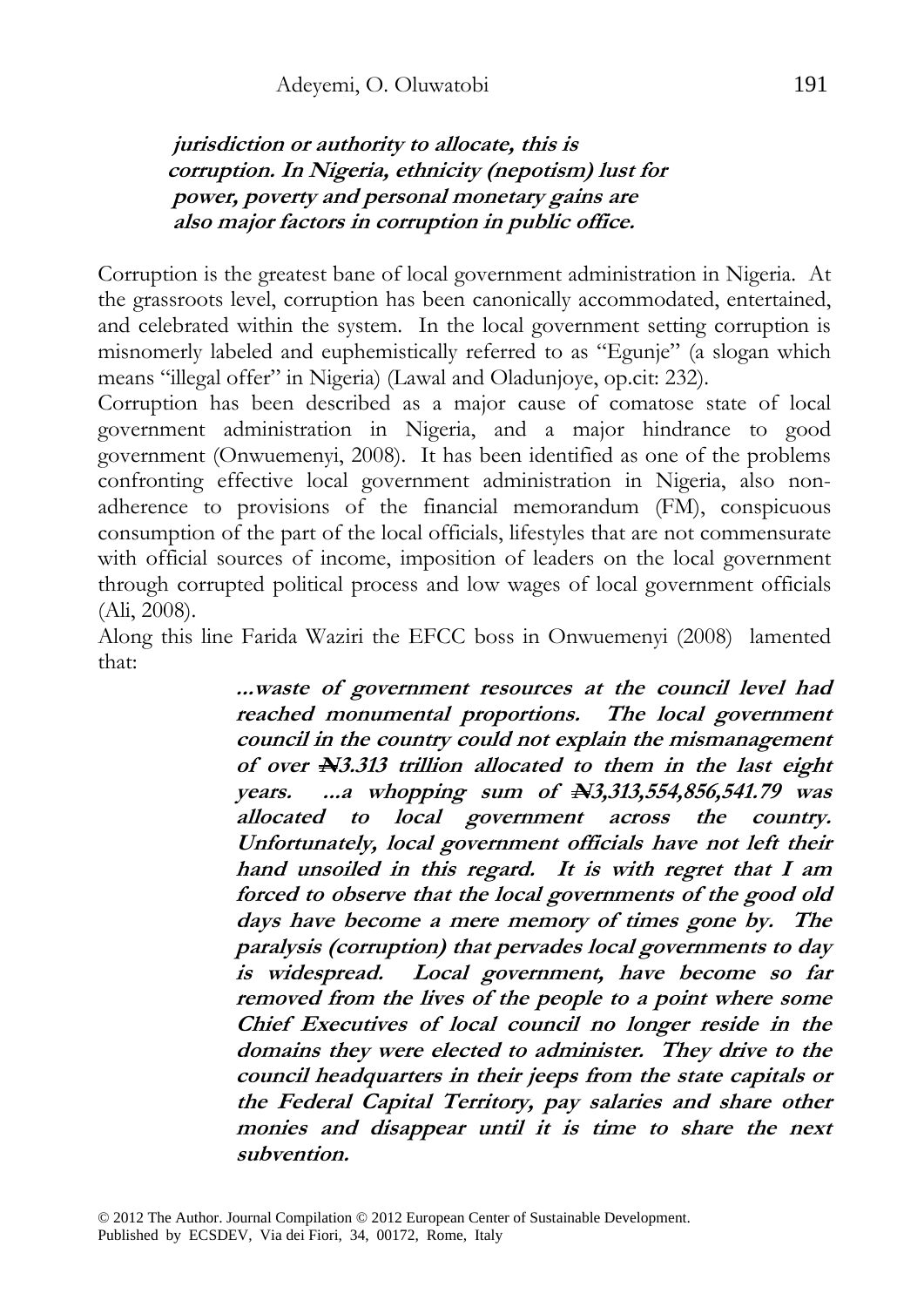Waziri went further to emphasize that the disconnection between the government of the people and the grassroots was happening at a time huge volumes of public funds were allocated to local government councils. According to her, the old argument that services cannot be delivered to the grassroots because of shortage of funds does not hold water anymore, in the face of so much subvention from center (Onwuemenyi, 2008).

However, contrarily, Omoigui-Okavio , the chairman of Federal Inland Revenue Service in (Onwuemenyi, 2008) observed that:

> **The high rate of corruption at local government level Is as a result of overdependence on oil revenue, with its attendant laxity on the part of the three tiers of government to explore other sources of revenue. Revenue generations and its effective management are critically important for the survival of local government councils**

According to her, local government administration has abused the weak tax regulatory system for personal gains, a situation which had complicated the tax system and led to cases of multiple taxation in the economy (Onwuemenyi, Ibid).

Omoigui-Okavio also condemned some local government officials for instituting personal and unofficial revenue generation machinery thereby encouraging multiple taxation and placing heavy burden on tax payer, she noted that, many local chairmen generate personal taxes for personal gain using the so called levy collectors who themselves have multiple receipts( Onwuemenyi,Ibid).

Also along this line, Arowolo (2008) opined that, hard earned and limited resources accrued to and raised by local government are always mismanaged. Priorities are misplaced; projects are done not according to or as demanded by the people but regrettable in tune with the selfish end and aggrandizement of the political leadership in collaboration with senior bureaucrats at the local government level of administration.

Generally, wide-scale embezzlement by officials of the grassroots has made the needed development of grassroots a tall dream and has rendered them financially incapable to discharge their constitutionally assigned responsibility (Arowolo, 2008).

Corruption has remained an issue militating against local governments' performance. Oviasuyi, et al (2010) in this regard observed that "as in all levels of government in Nigeria, corruption is predominately widespread, undiluted an unambiguous in the local government". It is a statement of fact that in the local government system, corruption has become all pervading, unabashed,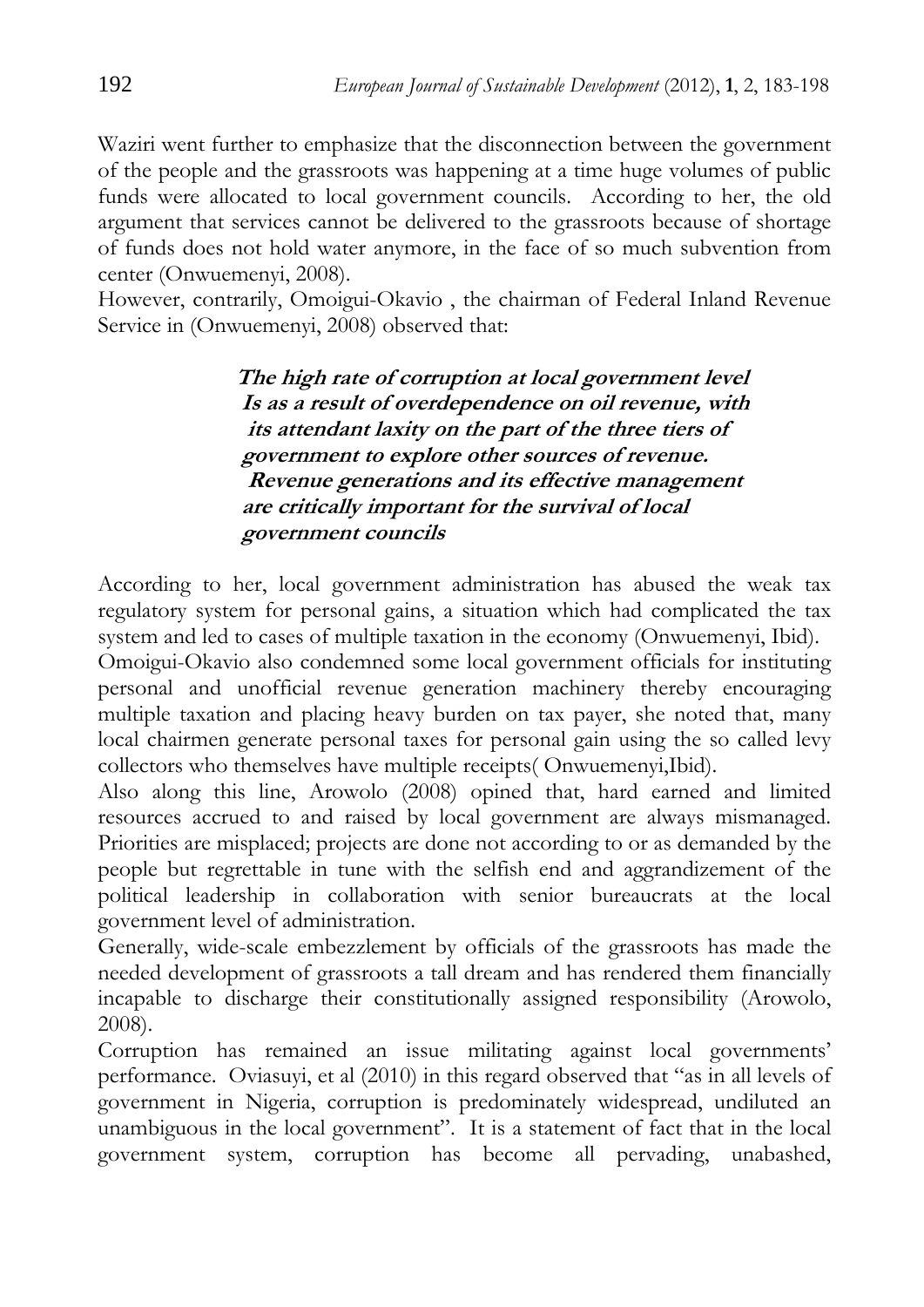uncontrolled and persistent. This perhaps explains the inefficiency and ineffectiveness in local government administration in Nigeria. The system has virtually become superfluous and redundant (Oviasuyi, et al, Ibid). Some of the areas where corruption thrives in local government to include the following:

- a. Inflation of prices of bought items;
- b. Over estimation of cost of projects;
- c. The ghost worker syndrome;
- d. Award of contracts and subsequent abandonment ; and
- e. Outright payment of huge sums of money to political godfathers (Oviasuyi, et al (ibid).

However, the effect of corruption on the polity is serious. Lawal and Oladunjoye (2010:233) state the effects as follows:

Firstly, destruction of democratic values, corruption tends to destroy democratic ethos in the local government system. All the values of democracy, such as responsiveness, accountability, participation and human development, are either subdued or neglected where corruption thrives.

Secondly, development is hindered in a regime of corruption. Rather than utilizing the available resources for the upliftment and development of the council, they are diverted to private use.

Thirdly, rule of law is also subverted and replaced by muscle power. In order to successfully steal government resources, the officials in the local government system undermine the rules and regulations that guide their activities and ensure that whatever is stolen by them cannot be traced or tracked within their tenure in office. This has serious implication for service delivery as developmental projects may be abandoned without any necessary action. Also, in this ugly capacity, contracts are bound to be inflated, bribes and kickbacks are bound to be taken and contracts are also bound to be awarded to non-existent companies (i.e. companies that exist on paper alone).

Finally, manpower development and capacity building becomes sluggish and discouraged in the arena of corruption. The Chief Executive of the council is not thinking about the need to train and re-train the staffers, but how to steal the money meant for manpower development and capacity building into his own pocket for selfish purpose. The effect of corruption in the local government council is somehow negative in the sense that democratic values are destroyed and development at grass root is hindered.

### **Manifestation of Corruption in Nigerian Local Government Administration**

Local government is created to ensure meaningful development of the grassroots through participatory approach. Democracy therefore serves as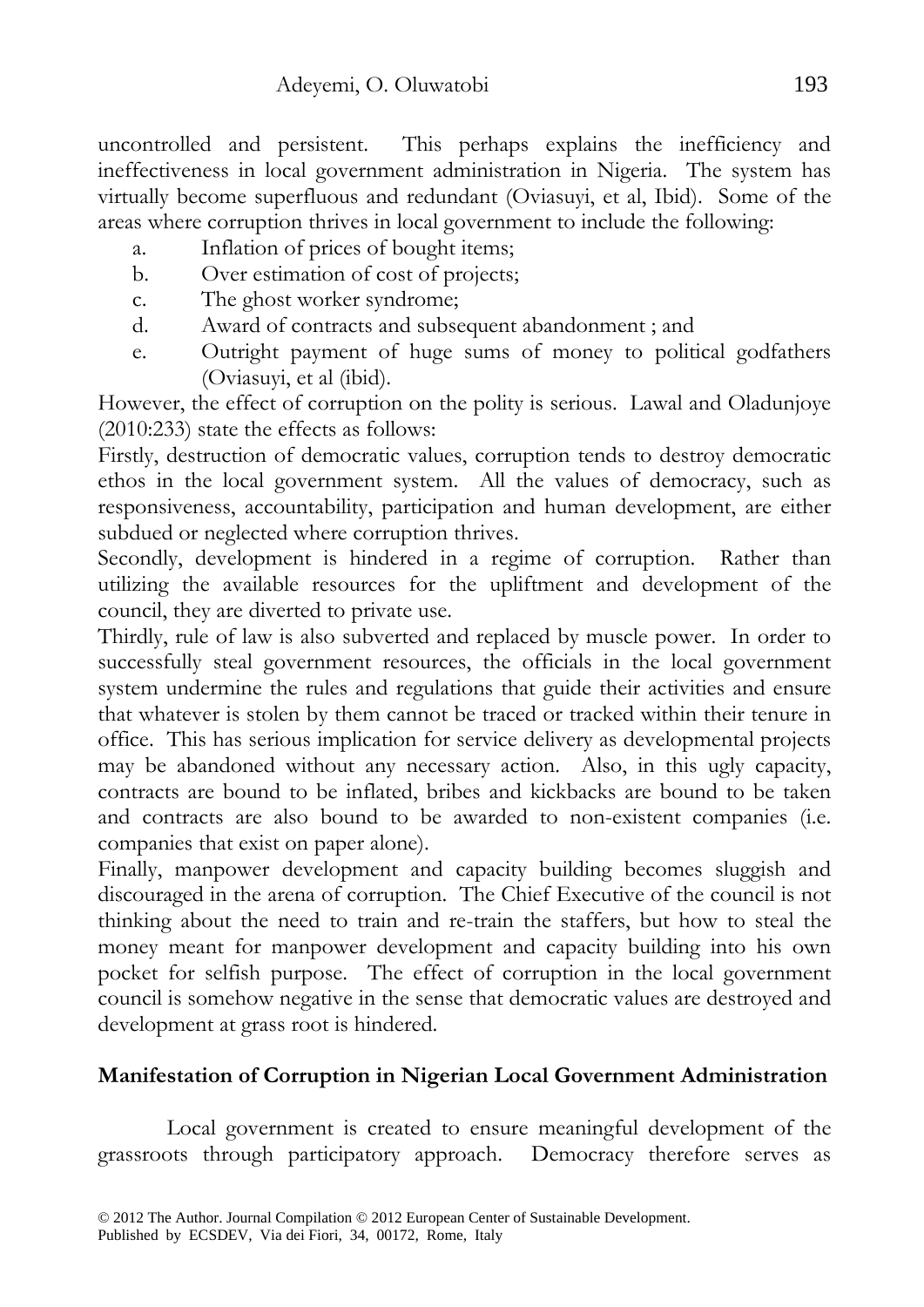variable avenue through which the purpose for which local government is created can be achieved (Lawal and Oladunjoye ,Ibid).

Regrettably, this is not the case, instead of discharging their functions as development centres, local government have acquired notoriety for corruption, fiscal indiscipline and overall irresponsibility (Agbo 2010:20). It has become high temples of corruption and crass mismanagement where combined effect of graft and inefficiency are proudly showcased by the officials (Ekawu, 2007:18). Alleged corrupt practices include: misappropriation of funds, inflation of contract sums, over-invoicing of goods, unauthorized withdrawals, reckless virement and outright embezzlement (Agbo, Ibid).

To illustrate the level of corruption at local government level, the former chairman of Ezeagu North East local government area council in Enugu State, Mr. Edwin Offor Nwatarali, has been charged before Enugu High Court by Independent Corrupt Practices and other Related Offence Commission (ICPC) for allegedly diverting the sum of  $\mathbb{H}1$ , 109,250,00 belonging to the council to his personal use while in the office (Achile, 2011:11). In Bornu State, the former chairman of Monguno local government council, Alhaji Umar Shugaba Gan and Alkali Imam were convicted and sentences to (7) seven years imprisonment for corrupt practices. They were alleged for conspiracy and making false returns to the tune of one million, five hundred Naira (Madu, 2009:4).

Also sentenced for corrupt practices were Alhaji Gana Abbas, the former chairman of Dambon local government and the treasurer of the council, Alhaji Ali Abacha.They were convicted and sentence to 17 years imprisonment over misappropriation of public funds while in office as the chairman and treasurer respectively. They awarded contracts for the drilling of boreholes in Azir and Ngwalimi villages for the total sum of  $\frac{1}{2}$  million. The sum of  $\frac{1}{2}$  million was approved as mobilization fees for the contract to Galtis Nigeria Water Services. These two officers released only  $\mathbb{H}1$  million to the contractor and converted the remaining sum of  $\cancel{\text{H}}_6$  million to their personal use (Femi Gold, 2009:8).

ICPC also interrogated, the former chairman of Bassa Local Government Area of Kogi State, Mr. Bako Shiga, he was alleged to have operated a single cash book and awarded contracts without due process which gave room for misappropriation of funds. The former chairman of Dekina local government area council in Kogi State, Adejo Akowe alleged to have collected money for security vote twice in one month, collected money for some sub-heads twice for the same project and conferred undue advantage to himself by virtue of his position (Mike Sowe, 2006:3). The former caretaker committee chairman of Kala Balge local government council in Borno State, Mr. Zanna Abubakar was arraigned in court by ICPC for misappropriation of N23, 825,000.00 belonging to the council while serving in office (Ingobro, 2008:3). ICPC also arraigned Saidu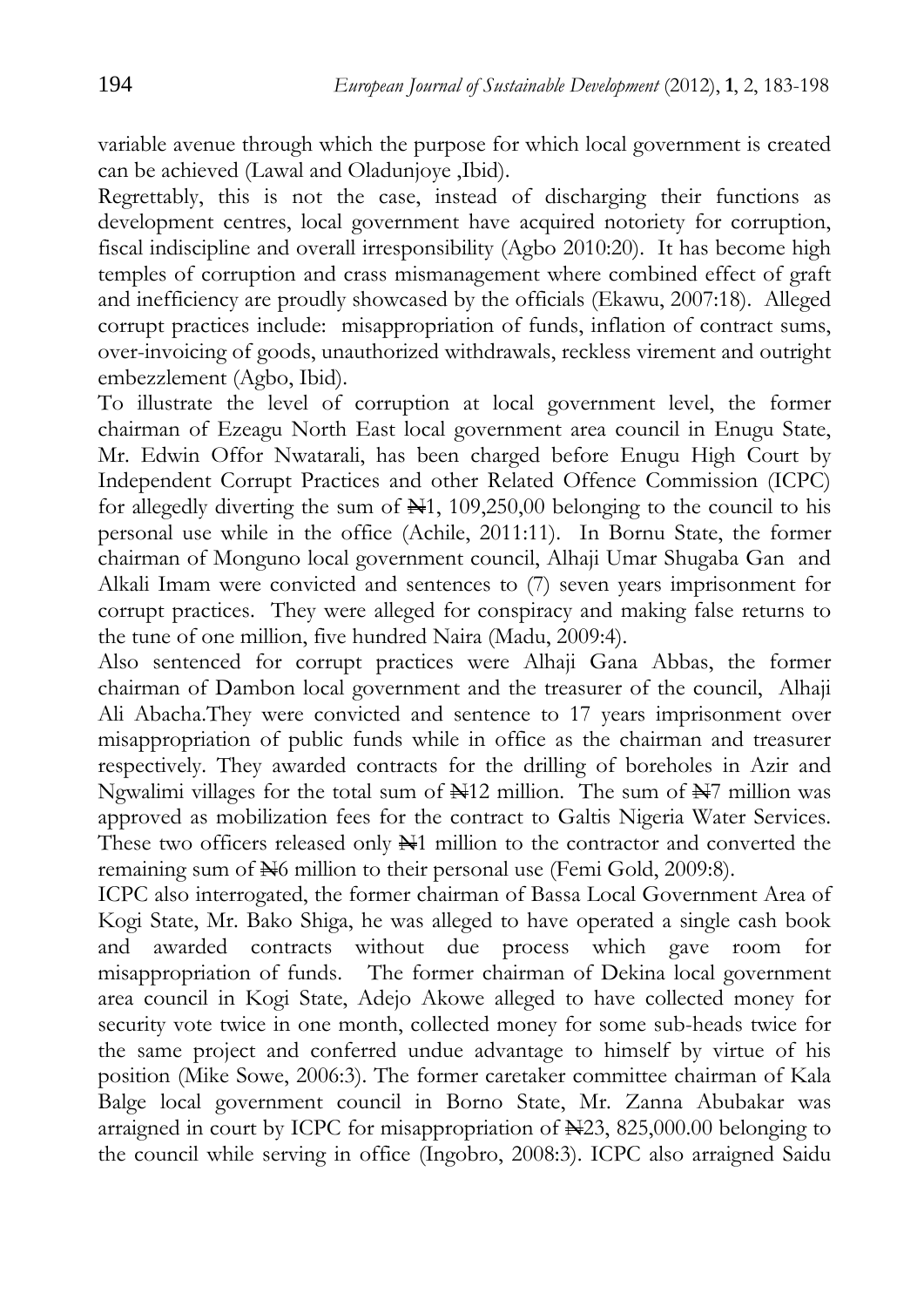Musa, former chairman of Awe local government area council of Nassarawa State and two top principal officers Mr. Umaru Zanuwa, Director of Works and Alhaji Aso Safiyano, the Director of Finance over various corrupt practices involving N23,503,940.00.

Mr. Umaru H. Zannuwo, who was the Director of Works in the council used his office to confer corrupt advantage upon himself by collecting the sum of N2,430,000.00 for the electrification of Kanje/Kekura, a project which was financed and executed by Japanese Government. He was also accused of using his office as a Director of Works in the council to confer corrupt advantage upon himself by collecting the sum of  $\mathbb{N}4,522,000.00$  for purported hiring of a bulldozer in the name of MICGA investment and converted the money to his personal uses. In a related development, he was alleged to have collected  $\triangle 818$ , 000.00 for construction of a bridge but converted the money to his personal use.

Alhaji, Aso Safiyanu, was also alleged to have used his office as the Director of Finance in the council to confer corrupt advantage upon his relation by giving the sum of  $\mathbb{H}500,000.00$  belonging to the council to his Brother Bala Safiyanu, who head the National Union of Road and Transport Workers (NURTW) for a service he did not render to the council (Ameh, 2008:6).

The former council chairman of Abeokuta North Local Government Council in Ogun State, Alhaji Morouf Ajisegun was convicted and sentence to two years imprisonment with the option of  $\mathbb{H}500$ , 000.00 fine for lavishing the sum of N260, 000.00 meant for printing of exercise books in the local government on Ileya gift (Ingobro, 2006:3).

The above explanations are few examples of financial recklessness in local government councils in Nigeria. The consequence is an emasculating deprivation of basic amenities and a dangerous disconnection and disenchantment of the people with the three tiers of government; while the officials of the council celebrate their ill gotten wealth. The lack of integrity, transparency and accountability at this level of governance is definitely taking a leaving toll on the well being of ordinary Nigerians (Agbo, op.cit).

#### **The Way Forward**

This paper has examined the menace of corruption in local government administration in Nigeria vis-à-vis the manifestations in some selected local council across the country, which has constituted a threatening force to grassroots development. In view of the above, the following solutions are recommended.

There is urgent need to put in place an effective and efficient institutional mechanism in all the 774 local government area councils across the country to checkmate the menace of corruption at grassroots level which has hindered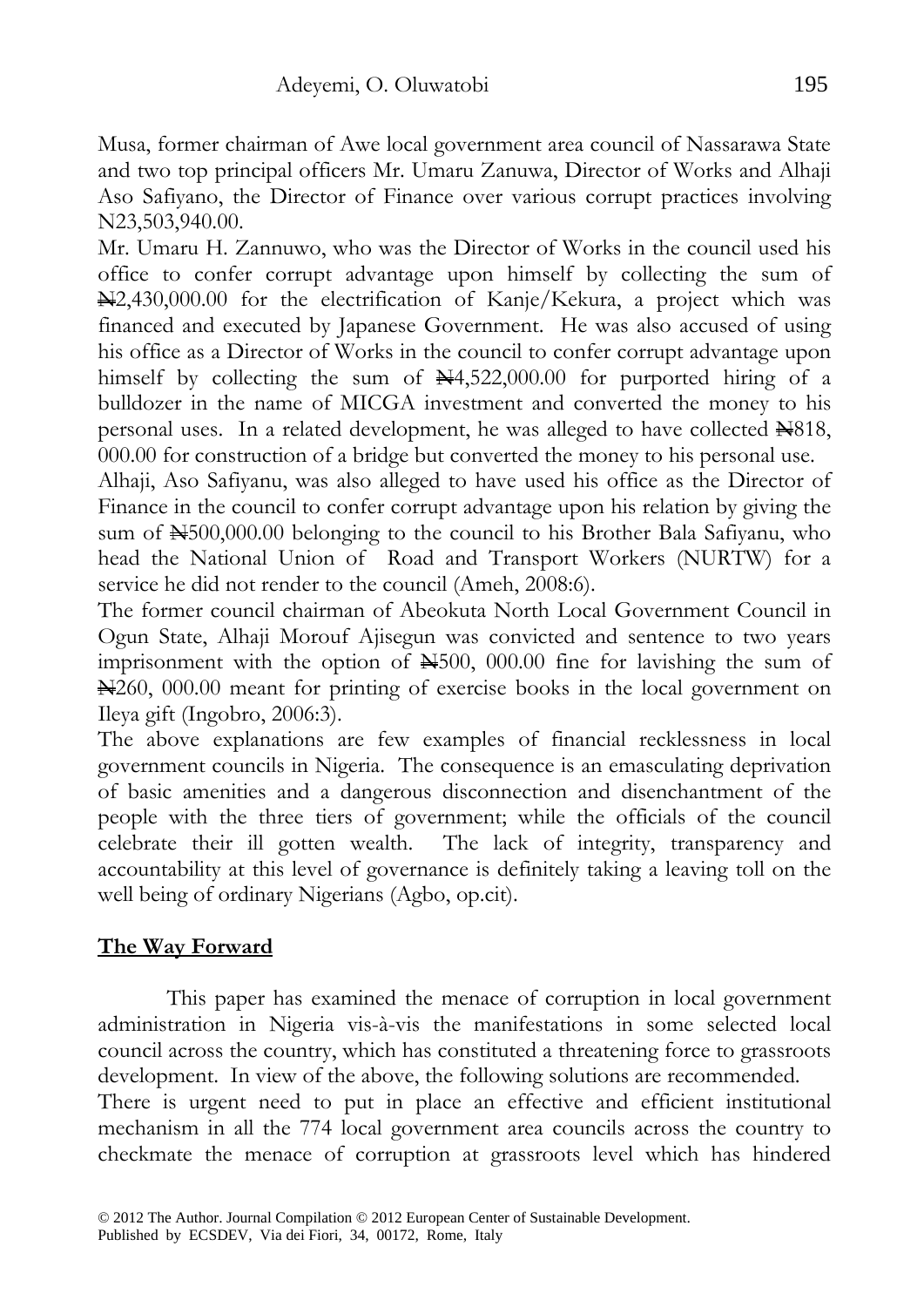development and participation and local level. EFCC and ICPC should establish their offices in all the local government council across the country in order to strengthen anti-corruption crusade.

Also, the President of Nigeria, Dr. Goodluck Jonathan (2011:1) gave this recommendation when he stated thus:

#### **You must not only shun corruption but join in effort to combat it. You have roles in this crusade, including acting as whistle blowers and providing relevant information to track and prosecute Nigerians**.

In line with the above, Aransi (2008:69) also advised that, there is need for a sustained public enlightment campaign about the right and duties of the entire individuals under the law. Persons convicted of corruption or other economic crimes should be disqualified from holding public office or participating in politics.

Hence, it has also become imperative for local government to motivate their staff by giving better welfare packages or a commensurate salary inorder to make them efficient and save them from temptation of stealing government funds.

Integrity must be encouraged, practiced and enforced. The practice and enforcement of integrity in local government will promote accountability and transparency in their operation and prevent misappropriation of funds.

It is the opinion of this paper that implementation of these above recommendations, will help in checkmating and combating this scourge of corruption at local level which has put the development at grassroots into reverse.

# **References**

**Akindele, S.T. and Adeyemi, O.O. (2010),** *Managing Interruptions in National*